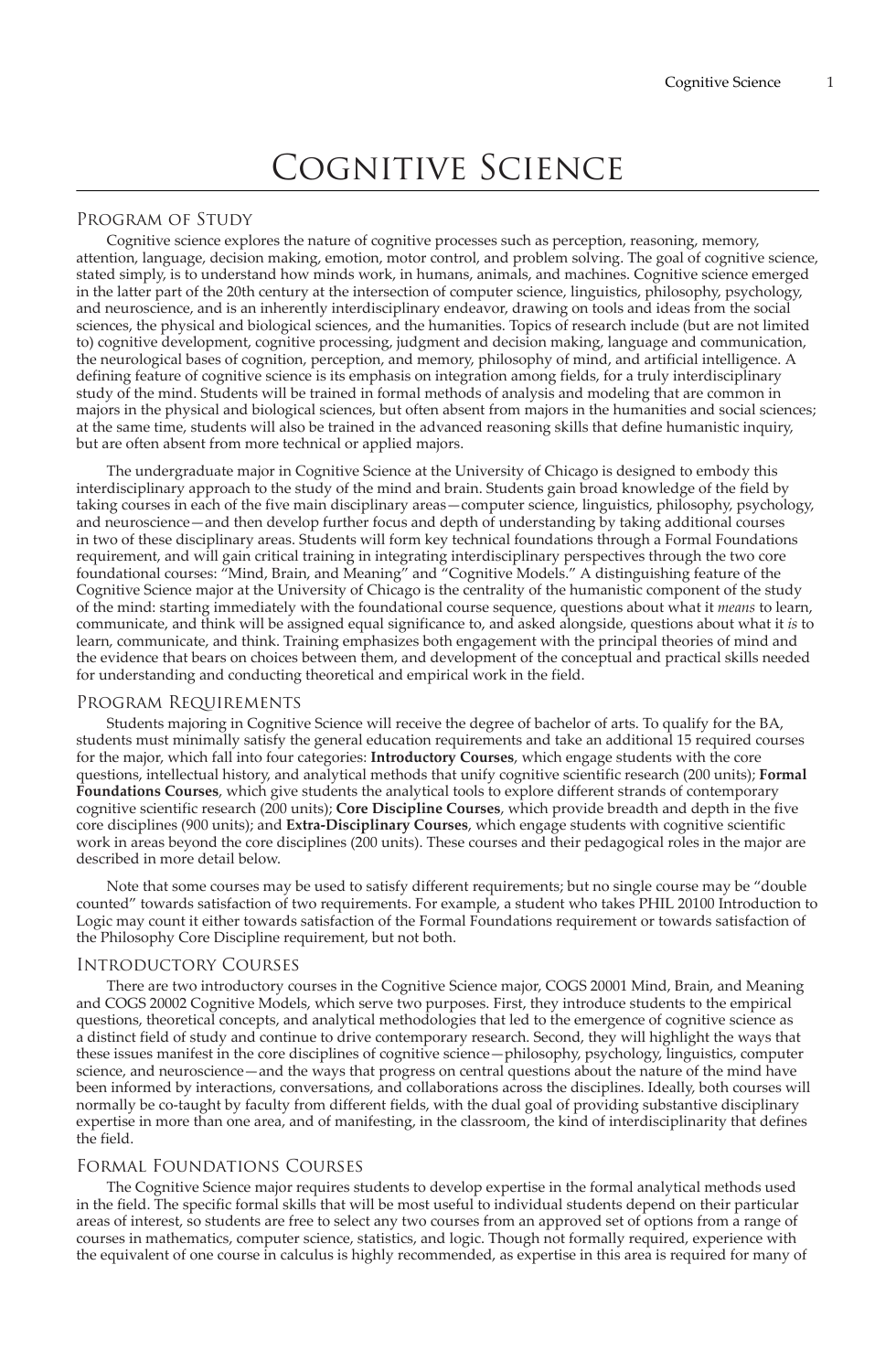the Core Discipline courses. (NOTE: Calculus I-II may be used to satisfy the Formal Foundations requirement only if the courses are not used to satisfy the general education requirement in the mathematical sciences.)

The following list provides examples of courses that could be used to satisfy the Formal Foundations requirement, but it is meant to be illustrative only and is not exhaustive. Students may petition for approval of a course not on this list as satisfaction of the Formal Foundations requirement by submitting a proposal and rationale to the Director of the Cognitive Science Program.

#### **Cognitive Science Formal Foundations Courses**

| <b>CHDV 39301</b> | <b>Oualitative Research Methods</b>              | 100 |
|-------------------|--------------------------------------------------|-----|
| <b>CMSC 12100</b> | Computer Science with Applications I             | 100 |
| <b>CMSC 12200</b> | Computer Science with Applications II            | 100 |
| <b>CMSC 14100</b> | Introduction to Computer Science I               | 100 |
| <b>CMSC 14200</b> | Introduction to Computer Science II              | 100 |
| <b>CMSC 14300</b> | Systems Programming I                            | 100 |
| <b>CMSC 14400</b> | Systems Programming II                           | 100 |
| <b>CMSC 15100</b> | Introduction to Computer Science I               | 100 |
| <b>CMSC 15200</b> | Introduction to Computer Science II              | 100 |
| <b>CMSC 15400</b> | Introduction to Computer Systems                 | 100 |
| <b>CMSC 25300</b> | Mathematical Foundations of Machine Learning     | 100 |
| <b>CMSC 27100</b> | Discrete Mathematics                             | 100 |
| <b>LING 21020</b> | Formal Foundations of Linguistics                | 100 |
| <b>LING 22500</b> | Quantitative Research Methods in Linguistics     | 100 |
| <b>MATH 13100</b> | Elem Functions and Calculus I (or higher)        | 100 |
| <b>MATH 13200</b> | Elem Functions and Calculus II (or higher)       | 100 |
| <b>MATH 19620</b> | Linear Algebra                                   | 100 |
| <b>MATH 27700</b> | Mathematical Logic I                             | 100 |
| <b>MATH 28000</b> | Introduction to Formal Languages                 | 100 |
| PHIL 20100        | Introduction to Logic                            | 100 |
| <b>PSYC 20200</b> | Psychological Research Methods                   | 100 |
| <b>PSYC 20250</b> | Introduction to Statistical Concepts and Methods | 100 |
| <b>STAT 24400</b> | Statistical Theory and Methods I                 | 100 |
| <b>STAT 24500</b> | Statistical Theory and Methods II                | 100 |
| <b>STAT 27410</b> | Introduction to Bayesian Data Analysis           | 100 |
|                   |                                                  |     |

## Core Discipline Courses

The core disciplines of cognitive science are computer science, linguistics, philosophy, psychology, and neuroscience. The Core Discipline requirements are designed to strike a balance between breadth and depth in the core disciplines, while also allowing students a great deal of freedom to construct an individualized plan of study that best matches their interests in cognitive science. Students in the Cognitive Science major must take:

- **Five Core Discipline breadth courses:** one approved course in each of the five core disciplines
- **Four Core Discipline depth courses:** two additional courses in two of the core disciplines

Approved electives from each of the five core disciplines are listed below; students may, in addition, request approval of a course that is not on this list by submitting a proposal and rationale to the Director of the Cognitive Science Program.

#### **Cognitive Science Core Discipline Courses: Computer Science**

| <b>CMSC 13600</b> | Introduction to Data Engineering     | 100 |
|-------------------|--------------------------------------|-----|
| <b>CMSC 14100</b> | Introduction to Computer Science I   | 100 |
| <b>CMSC 14200</b> | Introduction to Computer Science II  | 100 |
| <b>CMSC 14300</b> | Systems Programming I                | 100 |
| <b>CMSC 14400</b> | Systems Programming II               | 100 |
| <b>CMSC 15100</b> | Introduction to Computer Science I   | 100 |
| <b>CMSC 15200</b> | Introduction to Computer Science II  | 100 |
| <b>CMSC 15400</b> | Introduction to Computer Systems     | 100 |
| <b>CMSC 20600</b> | Introduction to Robotics             | 100 |
| <b>CMSC 21800</b> | Data Science for Computer Scientists | 100 |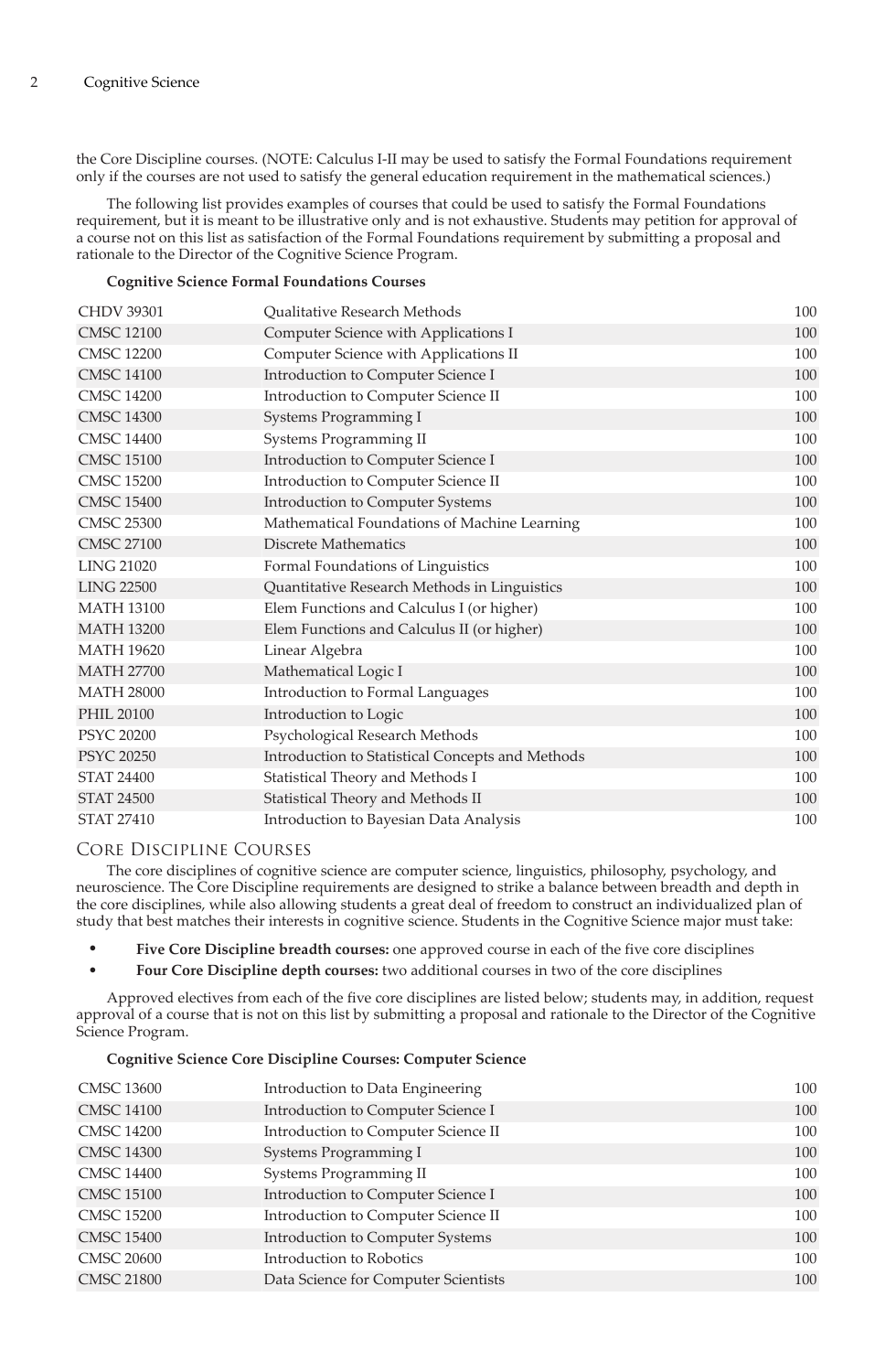|                   | Data Visualization                                                                   | 100 |
|-------------------|--------------------------------------------------------------------------------------|-----|
| <b>CMSC 23900</b> |                                                                                      |     |
| <b>CMSC 25300</b> | Mathematical Foundations of Machine Learning                                         | 100 |
| <b>CMSC 25400</b> | Machine Learning                                                                     | 100 |
| <b>CMSC 25500</b> | <b>Introduction to Neural Networks</b>                                               | 100 |
| <b>CMSC 25700</b> | Natural Language Processing                                                          | 100 |
|                   | <b>Cognitive Science Core Discipline Courses: Linguistics</b>                        |     |
| <b>LING 20101</b> | Introduction to Phonetics and Phonology                                              | 100 |
| <b>LING 20201</b> | Introduction to Syntax                                                               | 100 |
| <b>LING 20301</b> | Introduction to Semantics and Pragmatics                                             | 100 |
| <b>LING 21020</b> | Formal Foundations of Linguistics                                                    | 100 |
| <b>LING 27010</b> | Psycholinguistics                                                                    | 100 |
| <b>LING 28610</b> | Undergraduate Computational Linguistics                                              | 100 |
|                   | <b>Cognitive Science Core Discipline Courses: Philosophy</b>                         |     |
| <b>PHIL 20100</b> | Introduction to Logic                                                                | 100 |
| <b>PHIL 23000</b> | Introduction to Metaphysics and Epistemology                                         | 100 |
| PHIL 22960        | Bayesian Epistemology                                                                | 100 |
| <b>PHIL 23501</b> | Philosophy of Mind                                                                   | 100 |
| PHIL 24010        | Meaning and Reference                                                                | 100 |
| <b>PHIL 26000</b> | History of Philosophy II: Medieval and Early Modern Philosophy                       | 100 |
|                   | <b>Cognitive Science Core Discipline Courses: Psychology</b>                         |     |
| <b>PSYC 20400</b> | Cognitive Psychology                                                                 | 100 |
| <b>PSYC 20500</b> | Developmental Psychology                                                             | 100 |
| <b>PSYC 20700</b> | Sensation and Perception                                                             | 100 |
| <b>PSYC 21510</b> | Neuroscience of Communication                                                        | 100 |
| <b>PSYC 23200</b> | Introduction to Language Acquisition                                                 | 100 |
| <b>PSYC 23820</b> | Attention and Working Memory in the Mind and Brain                                   | 100 |
| <b>PSYC 25101</b> | The Psychology of Decision Making                                                    | 100 |
| <b>PSYC 28990</b> | Constructing consciousness: From matter to mind, through the lens of seeing<br>color | 100 |
|                   | <b>Cognitive Science Core Discipline Courses: Neuroscience</b>                       |     |
| <b>NSCI 20101</b> | Foundations of Neuroscience                                                          | 100 |
| <b>NSCI 20130</b> | Systems Neuroscience                                                                 | 100 |
| <b>NSCI 21000</b> | Social Neuroscience                                                                  | 100 |
| <b>NSCI 21015</b> | <b>Biological Psychology</b>                                                         | 100 |
| <b>NSCI 21625</b> | Cognitive Neuroscience in Humans and Rodents                                         | 100 |
| <b>NSCI 21750</b> | Ethics through a Neurobiological Lens                                                | 100 |
| <b>NSCI 22010</b> | Neuroscience of Consciousness                                                        | 100 |

#### Extra-Disciplinary Courses

The Extra-Disciplinary requirement ensures that students also engage with cognitive scientific work outside the core disciplines, in areas such as music, anthropology, religion, economics, and political science, and so are exposed to the full breadth of the interdisciplinary study of the mind. Students in the major must take a total of two Extra-Disciplinary courses.

NSCI 23700 Methods in Computational Neuroscience 100

A partial list of courses that could be used to satisfy the Extra-Disciplinary requirement is provided below; as above, students may also request approval of courses not included in this list, or courses from other fields, by submitting a proposal and rationale to the Director of the Cognitive Science Program.

## **Cognitive Science Extra-Disciplinary Courses**

| ANTH 21355        | Remembering: An Anthropological Approach | 100 |
|-------------------|------------------------------------------|-----|
| <b>ANTH 22540</b> | Games: Theory, Practice, and Experience  | 100 |
| ANTH 24321        | Psychological Anthropology               | 100 |